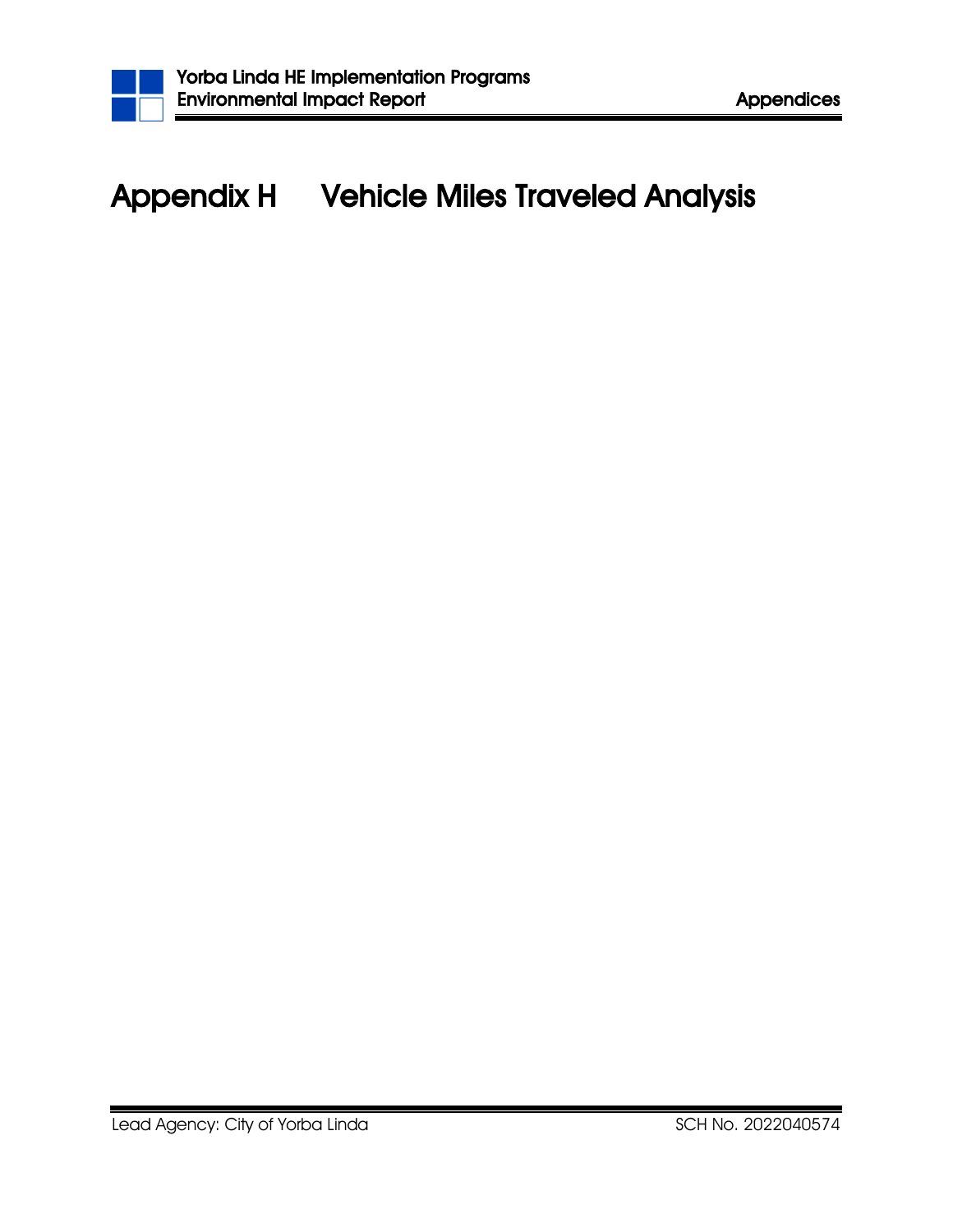# **URBAN** CROSSROADS

May 23, 2022

Ms. Nicole Morse T&B Planning Inc. 3200 El Camino Real, Suite 100 Irvine, CA 92602

## **YORBA LINDA YORBA LINDA 2021-2029 HOUSING ELEMENT IMPLEMENTATION PROGRAMS VEHICLE MILES TRAVELED (VMT) ANALYSIS**

Ms. Nicole Morse,

Urban Crossroads, Inc. is pleased to provide the following Vehicle Miles Traveled (VMT) Analysis for the Yorba Linda Yorba Linda 2021-2029 Housing Element Implementation Programs development (**Project**) located in the City of Yorba Linda as seen in Exhibit 1.



#### **EXHIBIT 1: HOUSING ELEMENT SITE LOCATION MAP**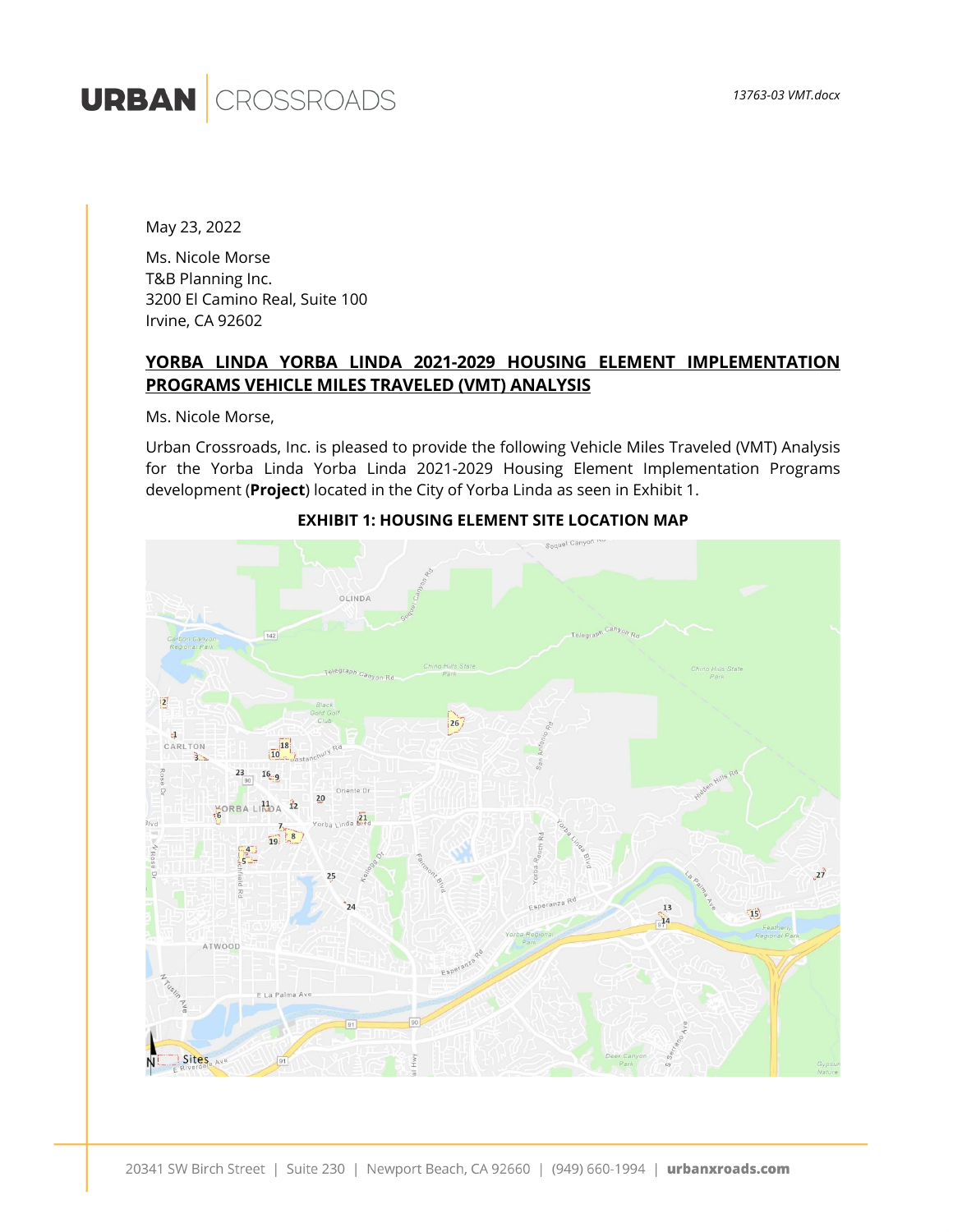Ms. Nicole Morse T&B Planning Inc. May 23, 2022 Page 2 of 6

## **SUMMARY OF FINDINGS**

The Project's VMT analysis findings for project generated VMT per service population was found to not exceed the City's threshold. In addition, the Project's cumulative effect to citywide VMT per service population was found also to decrease with the inclusion of the proposed housing element changes as compared to without changes. The Project's impact on VMT is presumed to be less than significant.

The City of Yorba Linda's VMT threshold is consistent with the City of Yorba Linda's general plan build out. The results of the project generated VMT per service population not exceeding the adopted City thresholds, shows additional growth capacity for the City of Yorba Linda through year 2045. Consistent with Senate Bill 743, the Project's VMT less than significant findings proves that the Project is incentivized by the development of higher density residential to service the job base in Yorba Linda and Orange County. Thus, reducing commute VMT and employee travel distances. There is an unmet need for housing and providing new housing opportunities allows people to reside closer to their jobs, this is evidenced further by the results of this VMT analysis. The VMT analysis results consistent with Southern California Association of Governments (SCAG) Current Context Demographics and Growth Forecasts (1), for City of Yorba Linda's employment growth in the City exceeds population growth as shown in Table 1.

#### **TABLE 1: SCAG GROWTH FORECAST FOR THE CITY OF YORBA LINDA**

| City of Yorba Linda <sup>1</sup> | 2016            | 2045 Increase |
|----------------------------------|-----------------|---------------|
| Population                       | 67,800 70,600   | 4.13%         |
| Employment                       | $17,400$ 19,300 | 10.92%        |

## **PROJECT OVERVIEW**

The Yorba Linda 2021 – 2029 Draft Housing Element traffic study analyzed and identified potential traffic-related deficiencies resulting from the rezoning and revised General Plan land use development assumptions necessary to address the City of Yorba Linda's regional housing needs assessment (RHNA) allocation. The Housing Element proposes a rezoning program of 27 vacant or underutilized sites for multi-family residential use at densities of 10 to 35 units to the acre. The Yorba Linda 2021 – 2029 Draft Housing Element will revise the General Plan land use and development intensities for the 27 sites to accommodate approximately 2,100 additional dwelling units for a net total of 2,410 dwelling units (including the existing zoning). Housing Element sites summarized on Table 2.

<span id="page-2-0"></span><sup>&</sup>lt;sup>1</sup> SCAG Demographics and Growth Forecast; Page 38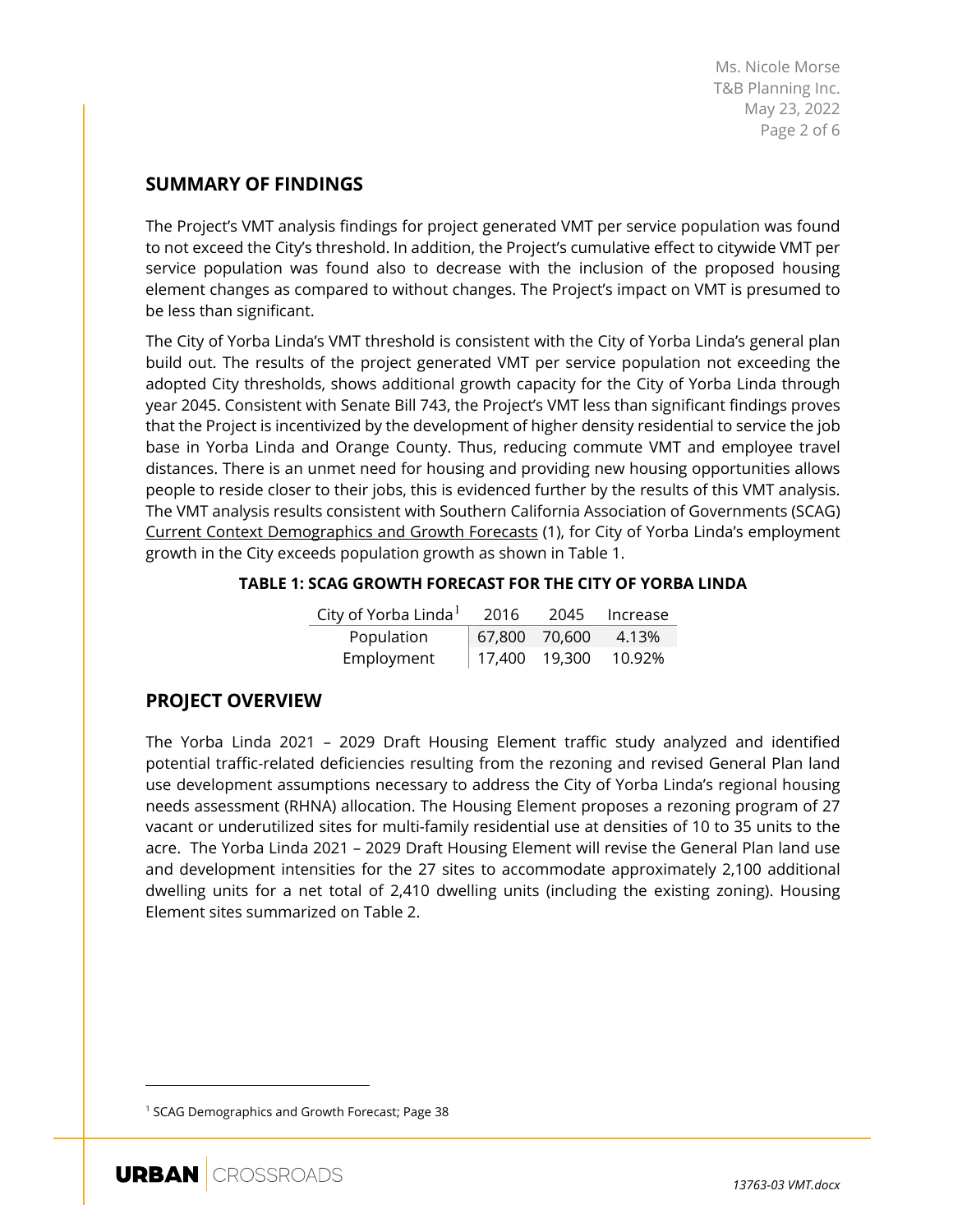Ms. Nicole Morse T&B Planning Inc. May 23, 2022 Page 3 of 6

| #              | <b>HE Site ID Siite</b> |                                          | <b>Current Zoning</b> | <b>Proposed Zoning</b>              | Acres  | <b>Total Net Unit Potential</b> |
|----------------|-------------------------|------------------------------------------|-----------------------|-------------------------------------|--------|---------------------------------|
| $\mathbf{1}$   | $S1 - 021$              | W. of 16951 Imperial Highway             | CG                    | Commercial Mixed Use Overlay        | 1.76   | 62                              |
| $\overline{2}$ | $S1 - 200$              | SEC Rose Dr. & Blake Rd.                 | <b>RE</b>             | RM-20 w/ Affordable Overlay         | 5.94   | 208                             |
| 3              | S2-008                  | 17151 Bastanchury Rd.                    | <b>RE</b>             | Congregational Land Overlay         | 4.92   | 60                              |
| 4              | S3-012                  | 5320 Richfield Rd.                       | <b>RU</b>             | Congregational Land Overlay         | 9.48   | 55                              |
| 5              | S3-207                  | 5300-5392 Richfield Rd.                  | <b>RU</b>             | RM-20 w/ Affordable Overlay         | 9.7    | 340                             |
| 6              | $S2 - 013$              | 4861 Liverpool St.                       | <b>RU</b>             | Congregational Land Overlay         | 6.2    | 40                              |
| 7              | S3-074                  | 18132 Yorba Linda Bl.                    | CG                    | RM-20 w/ Affordable Overlay         | 0.42   | 15                              |
| 8              | S3-024                  | Friends Church Overflow Parking          | <b>RE</b>             | Congregational Land Overlay         | 17.45  | 48                              |
| 9              | S3-033                  | 4382 Eureka Av.                          | <b>RS</b>             | Congregational Land Overlay         | 3.88   | 30                              |
| 10             | S3-210                  | 18111 Bastanchury Rd.                    | PD-26                 | Congregational Land Overlay         | 9.23   | 105                             |
| 11             | S3-082                  | 4791 & 4811 Eureka Av.                   | CG                    | RM-20 w/ Affordable Overlay         | 1.75   | 61                              |
| 12             | S4-075                  | 4742 Plumosa Dr.                         | CG                    | RM-20 w/ Affordable Overlay         | 1.62   | 57                              |
| 13             | S6-015                  | 22722 Old Canal Rd.                      | <b>PD</b>             | Affordable Housing Overlay          | 2.56   | 89                              |
| 14             | S6-020                  | 22711 Oak Crest Circle                   | PD                    | RM-20 w/ Affordable Housing Overlay | 10.35  | 143                             |
| 15             | S7-001                  | Bryant Ranch Shopping Center             | CG                    | Commercial Mixed Use Overlay        | 9.15   | 320                             |
| 16             | S3-034                  | 4341 Eureka Av.                          | <b>RS</b>             | <b>RM</b>                           | 2.19   | 22                              |
| 18             | S3-203                  | 18101-18251 Bastanchury Rd.              | PD                    | PD                                  | 22.83  | 228                             |
| 19             | S3-205A                 | 5225 & 5227 Highland Av.                 | <b>RE</b>             | <b>RM</b>                           | 7.08   | 71                              |
| 20             | S4-200                  | 18597-18602 Altrudy Ln.                  | <b>RS</b>             | RM-20                               |        | 40                              |
| 21             | S4-204A                 | 19045 Yorba Linda Bl.                    | <b>RE</b>             | Congregational Land Overlay         | 1.85   | 17                              |
|                | S4-204B                 | 19081-19111 Yorba Linda Bl.              | <b>RE</b>             | RM-20                               | 3.9    | 78                              |
| 23             | $S3 - 211$              | 17651 Imperial Highway                   | <b>RS</b>             | <b>RM</b>                           | 2.32   | 23                              |
| 24             | S4-053                  | SWC of Kellogg Dr. & Grandview Av.       | <b>RE</b>             | <b>RM</b>                           | 0.98   | 10                              |
| 25             | S4-060                  | 5541 S. Ohio St.                         | <b>RE</b>             | <b>RM</b>                           | 0.96   | 10                              |
|                | S4-201                  | 5531 S. Ohio St.                         | <b>RE</b>             | <b>RM</b>                           | 1.82   | 18                              |
| 26             | S5-008                  | Fairmont Bl.                             | PD                    | <b>RM</b>                           | 23.01  | 230                             |
| 27             | S7-005                  | NEC of Camino del Bryant & Meadowland RU |                       | <b>RM</b>                           | 3.06   | 30                              |
| <b>TOTAL</b>   |                         |                                          |                       |                                     | 166.41 | 2,410                           |

#### **TABLE 2: SUMMARY OF HOUSING ELEMENT SITES**

The VMT analysis will evaluate the proposed development intensities expected for the 27 sites and assess the potential VMT impacts that may result from the implementation of the rezoning and changes to land use.

## **BACKGROUND**

Changes to California Environmental Quality Act (CEQA) Guidelines were adopted in December 2018, which require all lead agencies to adopt VMT as a replacement for automobile delay-based level of service (LOS) as the measure for identifying transportation impacts for land use projects. This statewide mandate went into effect July 1, 2020. To aid in this transition, the Governor's Office of Planning and Research (OPR) released a **Technical Advisory on Evaluating Transportation** Impacts in CEQA (December of 2018) (**Technical Advisory**) (1). Based on OPR's Technical Advisory, the City of Yorba Linda has adopted their own City of Yorba Linda Traffic Impact Analysis (TIA) Guidelines (May 2020) (**City Guidelines**) (2), which documents the City's VMT analysis methodology and approved impact thresholds. This VMT analysis has been developed based on the adopted City Guidelines.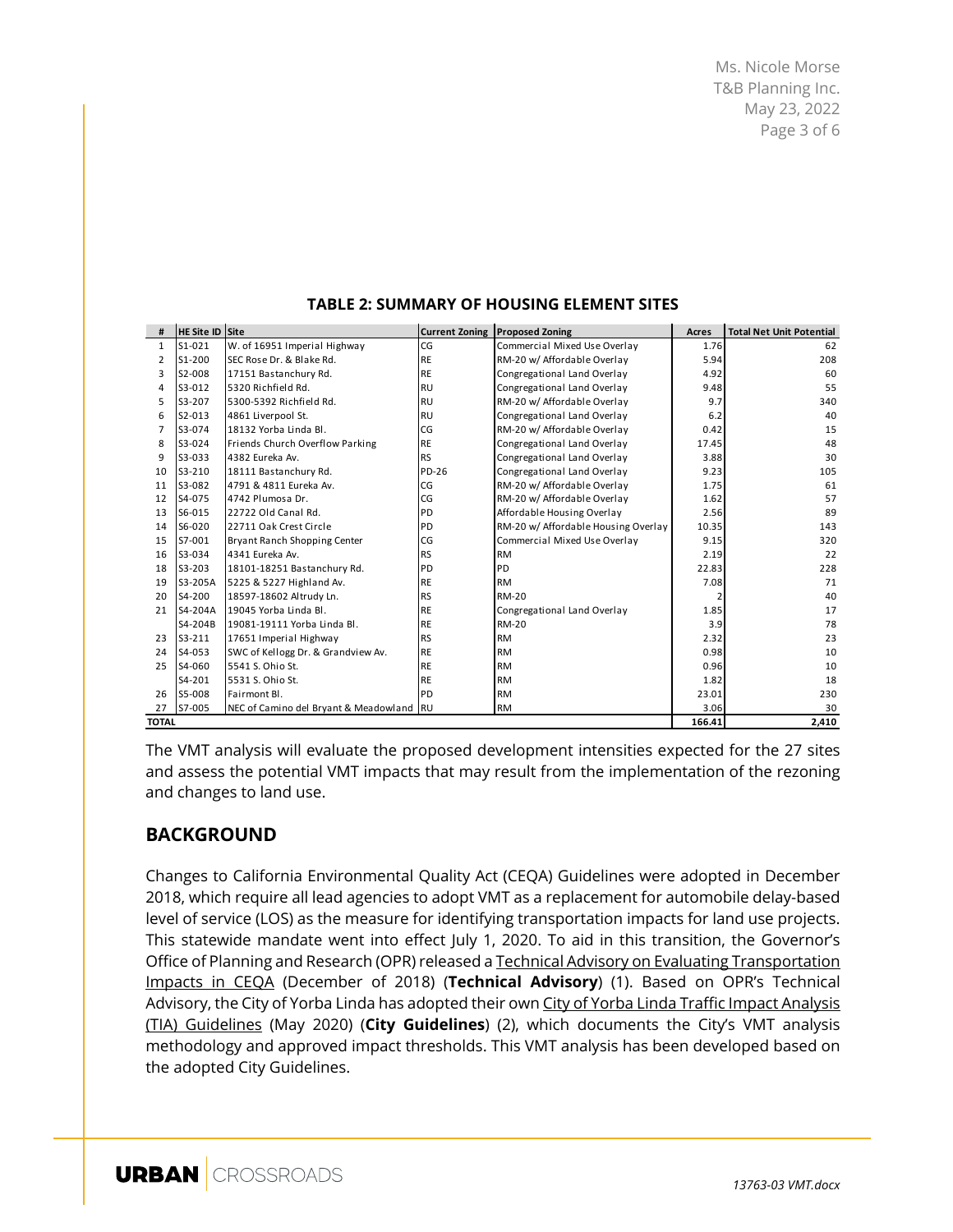Ms. Nicole Morse T&B Planning Inc. May 23, 2022 Page 4 of 6

## **VMT ANALYSIS**

## **VMT MODELING**

City Guidelines identify Orange County Transportation Analysis Model (OCTAM) version 5.0 as the appropriate tool for conducting VMT analysis for land use projects in the City of Yorba Linda. OCTAM is a useful tool to estimate VMT as it considers interactions between different land uses based on socio-economic data such as population, households and employment. The calculation of VMT for land use projects is based on the total number of trips generated and the average trip length of each vehicle. OCTAM is also consistent with the model used to develop the City's VMT impact thresholds listed by the City Guidelines. Therefore, the vehicle trips and average daily trip length for project-related vehicle trips are model derived from OCTAM.

### **VMT METRIC AND SIGNIFICANCE THRESHOLD**

As stated in City Guidelines, the appropriate VMT metric for land uses projects for the purposes of VMT Analysis is VMT per service population. The City Guidelines identifies that a Project would result in a significant project generated VMT impact if the following condition is met:

- 1. The baseline project generated VMT per service population exceeds the City of Yorba Linda General Plan Buildout VMT per service population, or
- 2. The cumulative project generated VMT per service population exceeds City of Yorba Linda General Plan Buildout VMT per service population

North Orange County Cities VMT screening tool (NOCC+ Tool) provides published VMT values for its member agencies. For the City of Yorba Linda, the General Plan Buildout VMT per service population is 35.1.

#### **PROJECT LAND USE CONVERSION**

In order to evaluate Project VMT, standard land use information must first be converted into a OCTAM compatible dataset. The OCTAM model utilizes socio-economic data (SED) (e.g., population, households, employment, etc.) instead of land use information for the purposes of vehicle trip estimation. Project land use information such as dwelling units must first be converted to SED for input into OCTAM. Adjustments in SED have been made to the appropriate TAZs within the OCTAM model to reflect the Project's proposed land uses (i.e., residential). Table 3 summarizes the population estimates for the Project. It should be noted that the population estimates are consistent with the population density factors identified in the California Department of Finance, Table 2: E-5 (January 2021).

#### **TABLE 3: POPULATION ESTIMATES**

| Land Use    | Quantity (DU) | Population Density Factor  | <b>Estimated Population</b> |
|-------------|---------------|----------------------------|-----------------------------|
| Residential | 2.410         | 2.94 Persons per Household | 7,085                       |

In Table 4 presents the proposed population changes by TAZ within OCTAM. The TAZs represented below are all within the City of Yorba Linda's city boundary.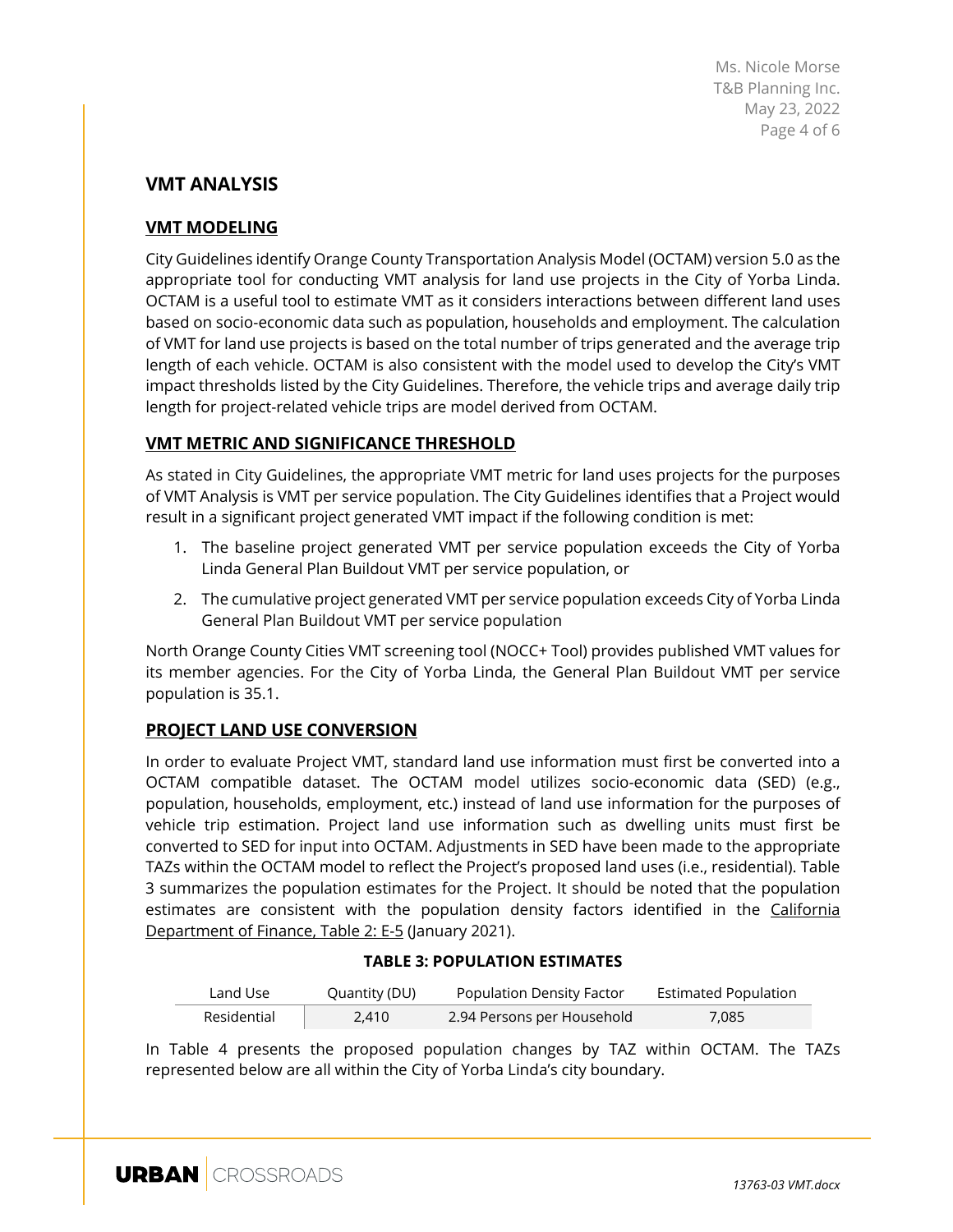Ms. Nicole Morse T&B Planning Inc. May 23, 2022 Page 5 of 6

| <b>TAZ</b> | <b>Population Added</b> |  |  |  |
|------------|-------------------------|--|--|--|
| 57         | 676.2                   |  |  |  |
| 167        | 979.02                  |  |  |  |
| 168        | 793.8                   |  |  |  |
| 172        | 176.4                   |  |  |  |
| 175        | 279.3                   |  |  |  |
| 178        | 117.6                   |  |  |  |
| 179        | 388.08                  |  |  |  |
| 180        | 179.34                  |  |  |  |
| 181        | 88.2                    |  |  |  |
| 182        | 117.6                   |  |  |  |
| 187        | 1555.26                 |  |  |  |
| 197        | 682.08                  |  |  |  |
| 198        | 940.8                   |  |  |  |
| 253        | 111.72                  |  |  |  |

#### **TABLE 4: POPULATION CHANGES BY TAZ**

#### **BASELINE AND CUMLATIVE "PLUS PROJECT" CONDITIONS VMT CALCULATION**

The values as calculated previously for the Project land use conversion are inputted into the OCTAM model for each of the Project's TAZs and the OCTAM model was ran inclusive of the Project's SED changes. Table 5 identifies the VMT per SP of the combined TAZs of the Project in the base year (2016) plus project and cumulative year (2045) plus project conditions.

#### **TABLE 5: "PLUS PROJECT" VMT PER SERVICE POPULATION**

|                    | Base Year | Cumulative Year |
|--------------------|-----------|-----------------|
| Service Population | 43.525    | 46.374          |
| VMT                | 1,448,926 | 1,564,641       |
| VMT / SP           | 33.29     | 33.74           |

#### **PROJECT'S COMPARISON TO SIGNIFICANCE THRESHOLD**

Table 6 shows the comparison between Project's baseline and cumulative VMT per service population to the City's impact threshold. As noted previously, the City of Yorba Linda has identified a VMT per service population significance threshold of 35.1. As shown below, the Project would not exceed the City's VMT per employee impact threshold for baseline and cumulative conditions by 5.16% - 3.87%, respectively. The Project's VMT impact is therefore considered less than significant.

#### **TABLE 6: "WITH PROJECT" COMPARISON TO CITY THRESHOLD**

|                          | <b>Base Year</b> | Cumulative Year |
|--------------------------|------------------|-----------------|
| Impact Threshold         | 35.1             | 35.1            |
| With Project VMT / SP    | 33.29            | 33.74           |
| Percent Change           | $-5.16%$         | $-3.87\%$       |
| Potentially Significant? | No               | Nο              |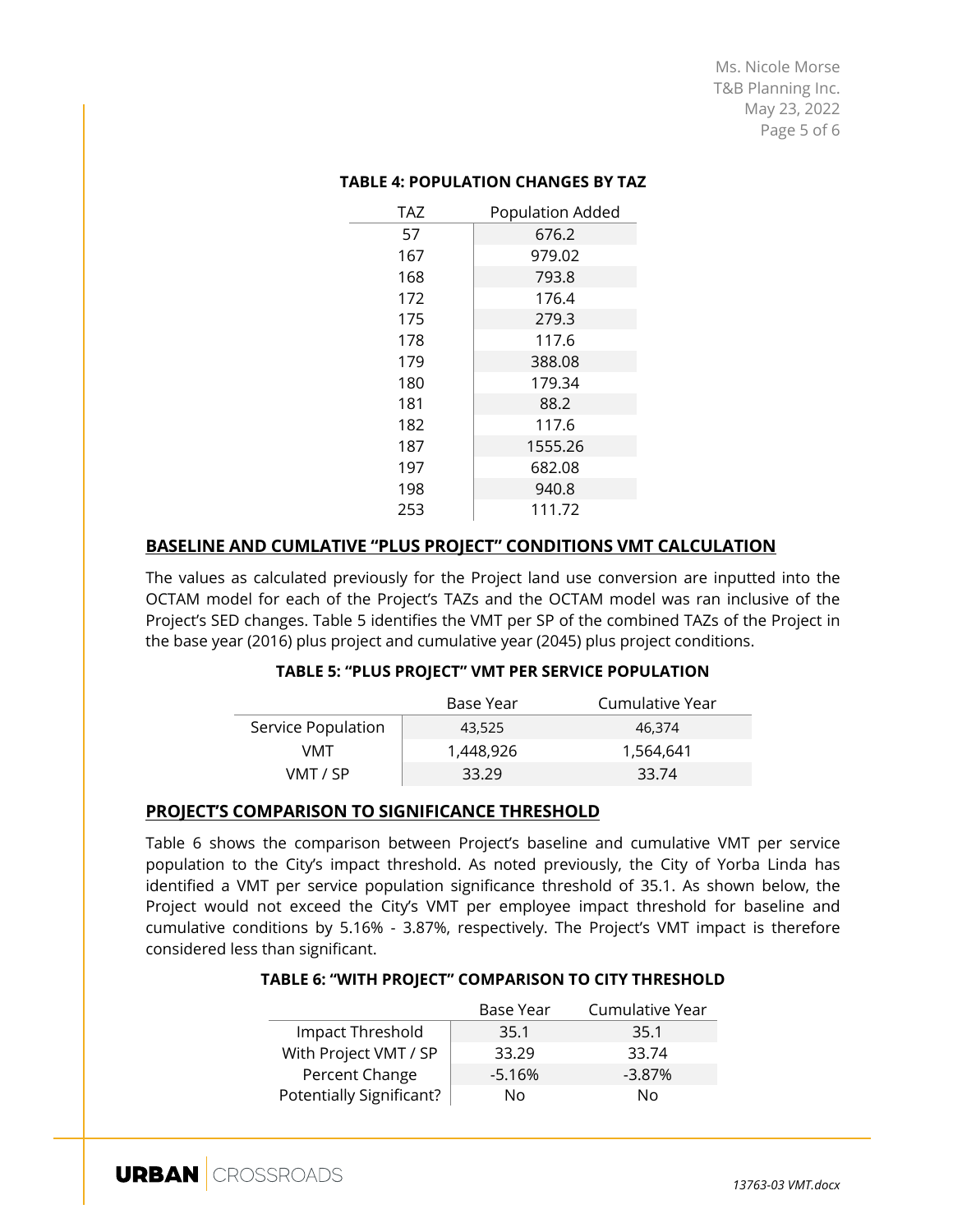Ms. Nicole Morse T&B Planning Inc. May 23, 2022 Page 6 of 6

#### **PROJECT'S CUMULATIVE EFFECT ON VMT**

Consistent with City Guidelines, in addition to evaluating the project VMT per service population (SP) (i.e., Population and Employees), the analysis must also evaluate the cumulative effects of the project on VMT. To complete this cumulative analysis, the analysis must compare the citywide VMT per SP "with project" with "no project" VMT per SP. This analysis is performed using the boundary method, which includes all vehicle trips with one or both trip-ends within a specific geographic area of interest the City of Yorba Linda boundary. Once the areawide VMT value is calculated, it is then normalized by dividing by the number of population and employees in the City of Yorba Linda (based on the OCTAM model). Baseline and Cumulative link-level boundary VMT per service population (City) is calculated for both "No Project" and "With Project" conditions. If an increase occurs for the With Project condition as compared to No Project condition, then the impact is considered significant. As shown in Table 7, citywide VMT per SP was found to decrease under cumulative conditions and would also have a less than significant impact.

|                    | Base Year<br>No Project | Base Year<br>With Project | Cumulative Year<br>No Project | Cumulative Year<br>With Project |
|--------------------|-------------------------|---------------------------|-------------------------------|---------------------------------|
| Service Population | 91,267                  | 98,352                    | 97,814                        | 104,899                         |
| VMT                | 1,446,176               | 1,495,953                 | 1,673,239                     | 1,703,753                       |
| VMT/SP             | 15.85                   | 15.21                     | 17.11                         | 16.24                           |
| Change in VMT      | $-0.64$                 |                           | $-0.86$                       |                                 |

#### **TABLE 7: CITYWIDE VMT PER SERVICE POPULATION**

If you have any questions, please contact me directly at aso@urbanxroads.com.

Respectfully submitted,

URBAN CROSSROADS, INC.

Alexander So Senior Associate